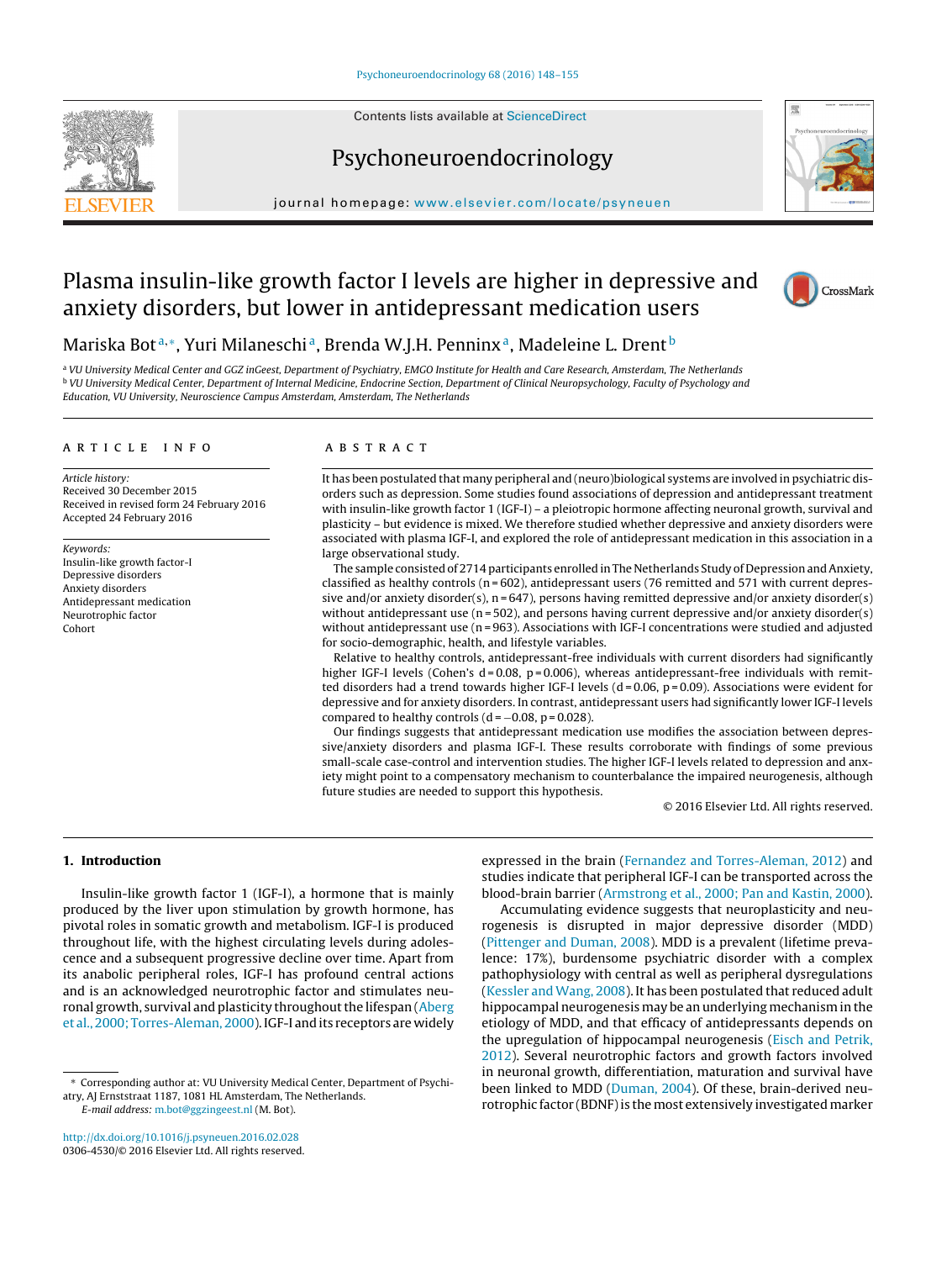in relation to MDD, but IGF-I has also attracted research attention. In adult mice that overexpress IGF-I, rates of hippocampal neurogenesis were increased [\(O'Kusky](#page-7-0) et [al.,](#page-7-0) [2000\).](#page-7-0) Also, peripheral injections of IGF-I induced neurogenesis on hippocampal progenitors in adult rats [\(Aberg](#page-6-0) et [al.,](#page-6-0) [2000\).](#page-6-0) Furthermore, the formation of new neurons in the adult hippocampus is thought to be involved in learning and memory, and there is meta-analytic evidence that better cognitive function (e.g. mental process speed, spatial memory, and information processing speed) is related to higher IGF-I levels in healthy elderly [\(Arwert](#page-6-0) et [al.,](#page-6-0) [2005\).](#page-6-0) Impairments of cognitive functions are frequently reported in persons with MDD ([Trivedi](#page-7-0) [and](#page-7-0) [Greer,](#page-7-0) [2014\).](#page-7-0) Furthermore, studies report associations of IGF-I with pro-inflammatory cytokines [\(O'Connor](#page-7-0) et [al.,](#page-7-0) [2008\)](#page-7-0) and increased hypothalamic-pituitary-adrenal (HPA)-axis activity ([Weber-Hamann](#page-7-0) et [al.,](#page-7-0) [2009\),](#page-7-0) which both have been implicated in the pathogenesis of MDD [\(Miller](#page-7-0) et [al.,](#page-7-0) [2009;](#page-7-0) [Stetler](#page-7-0) [and](#page-7-0) [Miller,](#page-7-0) [2011\).](#page-7-0) Taken together, IGF-I could potentially be considered as a marker contributing to the pathophysiology of MDD [\(Szczesny](#page-7-0) et [al.,](#page-7-0) [2013\).](#page-7-0)

Several studies provide evidence for an association of IGF-I with depression. Experimental studies in rats and mice generally show that increasing IGF-I, either centrally ([Hoshaw](#page-7-0) et [al.,](#page-7-0) [2005;](#page-7-0) [Malberg](#page-7-0) et [al.,](#page-7-0) [2007\)](#page-7-0) and peripherally [\(Duman](#page-7-0) et [al.,](#page-7-0) [2009\),](#page-7-0) results in increased mobility in forced swim tests [\(Duman](#page-7-0) et [al.,](#page-7-0) [2009,](#page-7-0) [Hoshaw](#page-7-0) et [al.,](#page-7-0) [2005\)](#page-7-0) and tail suspension tests [\(Malberg](#page-7-0) et [al.,](#page-7-0) [2007\).](#page-7-0) Increased mobility might be indicative of reduced depressive behavior, however, these animal models have been criticized as they measure behavior in acute stress situations rather than depression [\(Molendijk](#page-7-0) [and](#page-7-0) [de](#page-7-0) [Kloet,](#page-7-0) [2015\).](#page-7-0) Studies on the association between IGF-I and depression in humans showed very mixed results. Both growth hormone deficiency and acromegaly – two conditions characterized by disturbed growth hormone and IGF-I levels – are associated with poorer mental health [\(Rosen](#page-7-0) et [al.,](#page-7-0) [1994;](#page-7-0) [Sievers](#page-7-0) et [al.,](#page-7-0) [2009\).](#page-7-0) In line with the hypothesized role of IGF-I in neuronal growth, survival and plasticity, a previous study found that low IGF-I levels were related to depression onset in women [\(Sievers](#page-7-0) et [al.,](#page-7-0) [2014\).](#page-7-0) For the male participants, however, high IGF-I levels were associated with the onset of depression ([Sievers](#page-7-0) et [al.,](#page-7-0) [2014\).](#page-7-0) Another study found distinct associations with IGF-I and depressive symptoms for older males versus females ([van](#page-7-0) [Varsseveld](#page-7-0) et [al.,](#page-7-0) [2015\).](#page-7-0) Other studies found higher serum IGF-I levels in depressed patients compared to controls [\(Deuschle](#page-6-0) et [al.,](#page-6-0) [1997;](#page-6-0) [Franz](#page-6-0) et [al.,](#page-6-0) [1999;](#page-6-0) [Kopczak](#page-6-0) et [al.,](#page-6-0) [2015\),](#page-6-0) whereas some found no cross-sectional association between IGF-I and depression ([Lin](#page-7-0) et [al.,](#page-7-0) [2014;](#page-7-0) [Sievers](#page-7-0) et [al.,](#page-7-0) [2014\),](#page-7-0) or in women only ([Emeny](#page-7-0) et [al.,](#page-7-0) [2014\).](#page-7-0) These higher IGF-I levels in depression could potentially point to a compensatory mechanism to counterbalance the impaired neurogenesis [\(Kopczak](#page-7-0) et [al.,](#page-7-0) [2015\).](#page-7-0) In addition, most studies in humans did not investigate the influence of antidepressant medication, or had conflicting findings, with studies showing either decreased levels of serum IGF-I ([Deuschle](#page-6-0) et [al.,](#page-6-0) [1997;](#page-6-0) [Kopczak](#page-6-0) et [al.,](#page-6-0) [2015;](#page-6-0) [Weber-Hamann](#page-6-0) et [al.,](#page-6-0) [2009\)](#page-6-0) or increased levels of cerebrospinal fluid IGF-I [\(Schilling](#page-7-0) et [al.,](#page-7-0) [2011\)](#page-7-0) after antidepressant medication use. Moreover, previous studies are either limited by the small sample sizes [<100 participants, [\(Deuschle](#page-6-0) et [al.,](#page-6-0) [1997;](#page-6-0) [Franz](#page-6-0) et [al.,](#page-6-0) [1999;](#page-6-0) [Lin](#page-6-0) et [al.,](#page-6-0) [2014\);](#page-6-0) <100 patients ([Kopczak](#page-7-0) et [al.,](#page-7-0) [2015\)\]](#page-7-0), or use of self-reported instruments rather than clinical interviews to assess the presence of psychiatric disorders [\(Emeny](#page-7-0) et [al.,](#page-7-0) [2014;](#page-7-0) [Sievers](#page-7-0) et [al.,](#page-7-0) [2014;](#page-7-0) [van](#page-7-0) [Varsseveld](#page-7-0) et [al.,](#page-7-0) [2015\).](#page-7-0) Finally, the association between IGF-I and anxiety disorders in humans has not been investigated, but given the high comorbidity between depressive and anxiety disorders and partial overlap in symptoms [\(Lamers](#page-7-0) et [al.,](#page-7-0) [2011\),](#page-7-0) it is important to study this as well. Because of the limitations and conflicting findings of previous studies in humans, the objective of this study is to investigate the relationship between depressive and anxiety disorders with plasma IGF-I levels in a large well-characterized psychiatric cohort study (n = 2714, with 1534 persons having a current depressive and/or anxiety disorder). Our second objective was to investigate the role of antidepressant medication in this relationship.

#### **2. Materials and methods**

Netherlands Study of Depression and Anxiety (NESDA) is an ongoing longitudinal cohort study on predictors, course and consequences of depressive and anxiety disorders ([Penninx](#page-7-0) et [al.,](#page-7-0) [2008\).](#page-7-0) The NESDA sample consists of 2981 participants aged 18–65 years, comprising persons with no depressive or anxiety disorder, persons who have had a disorder in the past, and persons with a current depressive and/or anxiety disorder. To represent the various stages of the depression and anxiety psychopathology, individuals were recruited from the general population ( $n = 564$ ), primary care ( $n = 1610$ ), and specialized mental health care ( $n = 807$ ). Exclusion criteria were (1) a primary clinical diagnosis of a psychiatric disorder not under study in NESDA (psychotic disorder, obsessive compulsive disorder, bipolar disorder, or severe addiction disorder), and (2) not being fluent in Dutch. Between September 2004 and February 2007, all participants completed the 4-h baseline assessment at one of the research centers, which included face-to-face interviews, written questionnaires, and biological measurements. The research protocol was approved by the Ethical Committee of the participating centers, and all participants provided written informed consent. The present cross-sectional study was based on the baseline assessment.

#### 2.1. Depression and anxiety

During the baseline interview, the presence of depressive disorder (major depressive disorder, dysthymia) and anxiety disorder (generalized anxiety disorder, social phobia, panic disorder, agoraphobia) was ascertained using the Composite Interview Diagnostic Instrument (CIDI) version 2.1 according to Diagnostic and Statistical Manual of Mental Disorders, Fourth Edition criteria. The CIDI was administered by specially trained research staff and is a highly reliable and valid instrument for assessing depressive and anxiety disorders ([Wittchen,](#page-7-0) [1994\).](#page-7-0) We distinguished healthy controls (no lifetime psychiatric diagnosis, no antidepressant use), individuals with remitted (lifetime but not in the past 6 months) disorders, and individuals with current (in the past 6 months) disorders. In addition, as a secondary psychopathological measure, the severity of depression and anxiety was measured in all participants using the 30-item self-reported Inventory of depressive symptomatology [\(Rush](#page-7-0) et [al.,](#page-7-0) [1996\)](#page-7-0) and the 21-item self-reported Beck Anxiety Inventory ([Beck](#page-6-0) et [al.,](#page-6-0) [1988\),](#page-6-0) respectively.

Furthermore, participants were asked to bring their medication containers to the visit. Antidepressant (AD) medication taken on a regular basis (at least 50% of the time in the past month) was classified using the World Health Organization Anatomical Therapeutic Chemical classification system codes as tricyclic antidepressants (TCA; N06AA), selective serotonin reuptake inhibitors (SSRI; N06AB), and other antidepressants (N06AX, N06AF, N06AG) ([World](#page-7-0) [Health](#page-7-0) [Organization](#page-7-0) [Collaboration](#page-7-0) [Centre](#page-7-0) [for](#page-7-0) [Drug](#page-7-0) [Statistics](#page-7-0) [Methodology,](#page-7-0) [2007\).](#page-7-0) To be able to study a potential dose-response relationship, derived daily doses were calculated by dividing the participant's mean daily dose by the defined daily dose (DDD) of the World Health Organization. The DDD is the assumed average maintenance dose per day for a drug used for its main indication in adults. Derived daily doses exceeding 10 times the DDD, or less than 0.1 times the DDD were set on missing as these were considered very unlikely.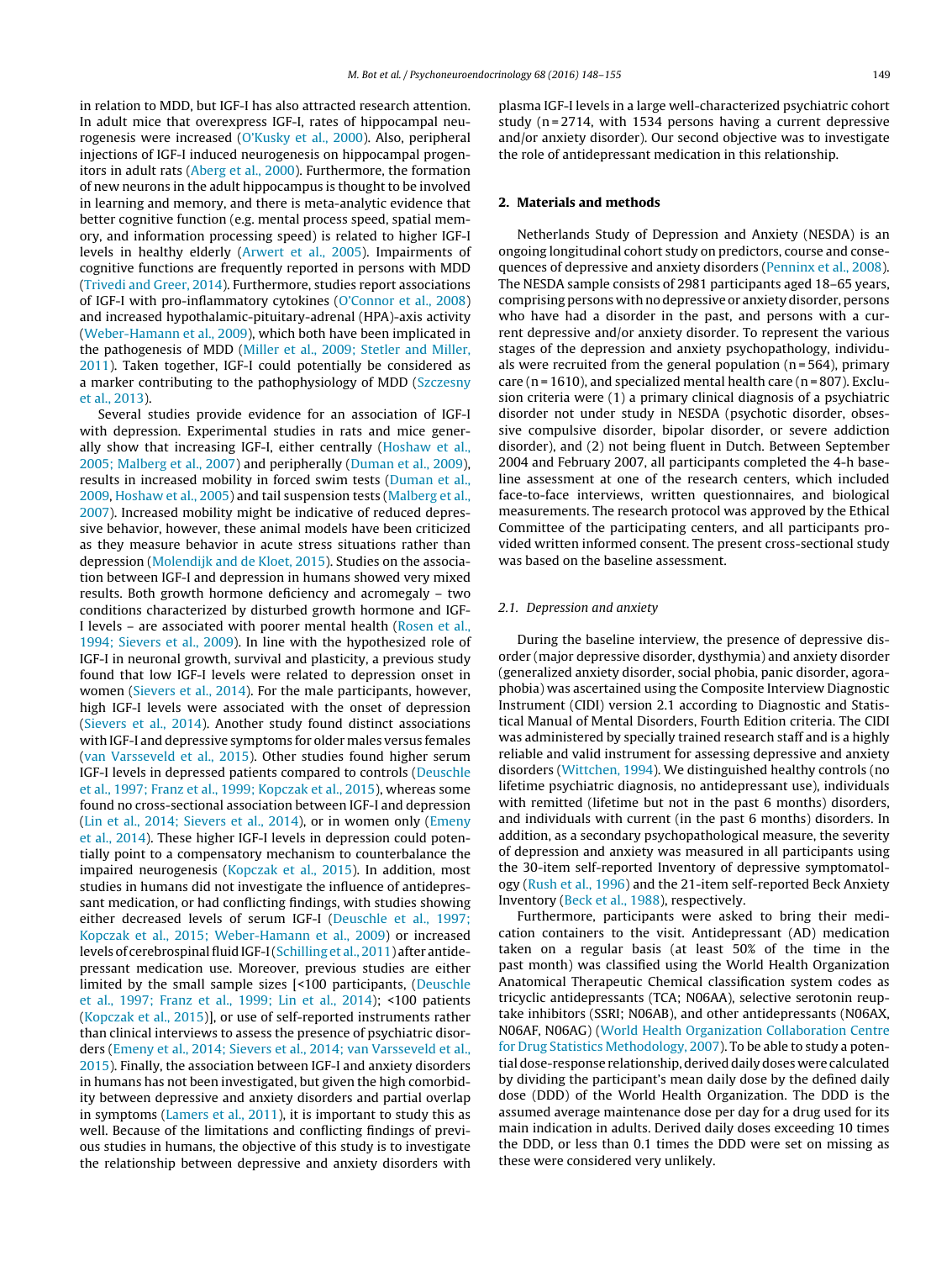#### 2.2. Insulin-like growth factor-I

Fasting EDTA plasma samples were collected between 8:00 and 9:30 am during the baseline visit at one of the research centers, and kept frozen at −80 ◦C until IGF-I assaying. IGF-I (nmol/l) was assayed centrally by chemiluminescence immunoassay on the Liaison autoanalyzer (DiaSorin, S.p.A., Italy). The intra-assay and inter-assay coefficient of variation were 8.3% and 11.1%, respectively.

Almost all IGF-I is bound to IGF-I binding proteins that regulate the biological availability of IGF-I [\(Frystyk,](#page-7-0) [2004\).](#page-7-0) As a secondary outcome, we therefore calculated IGF-I/IGFBP3 molar ratio's for a subsample of NESDA participants as a relative measure of free IGF-I levels. Insulin-like growth factor binding protein-3 (IGFBP3) levels was measured in ng/ml as part of a panel of 243 analytes (Myriad RBM DiscoveryMAP 250+) with multiplexed microbead immunoassays in a flow cytometric system [\(Bot](#page-6-0) et [al.,](#page-6-0) [2015\).](#page-6-0) This was done in a subset of 1837 NESDA participants who participated in both baseline and 2-year follow-up assessments, and for whom sufficient serum was available (∼1 ml). IGFBP3 was divided by the molecular mass of 28.5 Da to obtain values in nmol/ml [\(Rozing](#page-7-0) et [al.,](#page-7-0) [2009\).](#page-7-0)

#### 2.3. Covariates

Potential confounders were selected a priori based on the literature and included the following variables: sex, age, research center (Amsterdam, Leiden, Groningen), self-reported north-European ancestry, education level (years), number of somatic diseases, smoking status (never, previous, current), alcohol intake (average number of drinks per week), body mass index (BMI), physical activity, and sex hormone use. Weight and height were measured by trained staff to calculate BMI ( $\text{kg/m}^2$ ). Physical activity was assessed with the International Physical Activity Questionnaire (IPAQ), and expressed in 1000 metabolic equivalent (MET) minutes per week ([Craig](#page-6-0) et [al.,](#page-6-0) [2003\).](#page-6-0) The number of somatic diseases under treatment were based on self-report data, and included heart disease, diabetes, cancer, chronic lung disease, stroke, osteoarthritis or rheumatic disease, intestinal problems, ulcers, liver disease, epilepsy, and thyroid disease. Use of sex hormone intake was defined as hormone replacement therapy (ATC codes G03C, G03D, G03F) or use of oral contraceptives (self-reported or ATC code G03A).

#### 2.4. Statistical analyses

We excluded persons for whom no blood was sampled in NESDA (n = 113), persons whose IGF-I levels could not be determined by the lab ( $n = 145$ ), individuals on growth hormone medication (ATC code H01AC;  $n = 3$ ), and AD users with no lifetime depressive/anxiety disorder ( $n = 6$ ), which resulted in 2714 participants to be included in the analyses. Descriptive statistics were shown for four strata based on the presence of psychiatric disorders and AD medication use (healthy control group, remitted disorder without AD use, current disorder without AD use, and AD users). We simultaneously assessed the association of psychiatric disorders (current/remitted/never) and AD use (yes/no) with plasma IGF-I as dependent variable in linear regression analyses. Psychiatric disorders were entered as two dummy variables representing current and remitted disorders, with the healthy controls serving as reference group.Analyses were adjusted for sociodemographic variables (adjustment A) and additionally for health and lifestyle related variables (adjustment B; fully adjusted model). The sociodemographic variables consisted of sex, age (both linear and quadratic terms), research center, ancestry, and education level; the health and lifestyle variables consisted of somatic diseases, smoking, alcohol intake, body mass index, physical activity, and sex hormone

use. To check whether results should be stratified for men and women, we tested whether the association between mental health status and IGF-I was modified by sex by including interactions terms and testing their significance. Similarly, we tested for potential effect modification by sex in the association between AD use and IGF-I. No significant effect modification by sex was found for the association between mental disorders and IGF-I ( $p = 0.70$  and p = 0.20 for current disorder\*sex and remitted disorder\*sex in the fully adjusted model, respectively), nor for the association of AD use for IGF-I ( $p = 0.92$  for sex\*AD use). Therefore, analyses were performed for men and women combined. We used ANCOVA's to obtain covariate-adjusted estimated means of IGF-I for the disorder status and antidepressant groups. We calculated Cohen's d effects sizes for each of the groups, relative to controls ([Cohen,](#page-6-0) [1988\).](#page-6-0)

In order to test specificity of the results for depression versus anxiety, the hierarchical linear regression analyses were repeated for the following depression and anxiety related independent variables: current and remitted depressive disorders, current and remitted anxiety disorders, depressive symptoms, and anxiety symptoms. Furthermore, we studied the specificity of the results for the AD medication classes (TCA, SSRI, and other AD) and their doses in linear regression models. As a secondary analysis, for the subset of NESDA participants with IGFBP3 levels available, we repeated the hierarchical linear regression analyses for disorder status with IGF-I/IGFBP3 molar ratio's to study the association of psychopathology with free IGF-1 levels. All statistical analyses were conducted in SPSS version 20 (SPSS Inc., Chicago, IL, USA). A p < 0.05 was considered statistical significant.

#### **3. Results**

[Table](#page-3-0) 1 describes the sample characteristics stratified by the presence of psychiatric disorder(s) and AD use. There were 602 healthy controls, 502 persons with a remitted disorder without AD use, 963 persons with a current disorder without AD use, and 647 AD users. The large majority of AD users had a current disorder  $(n = 571; 88%)$ , with just 76 AD users  $(12%)$  having a remitted disorder. Overall, sixty-six percent was women and the mean age was 41.7 years (SD 13.1). Over a third of the sample was a current smoker (38.4%). The mean BMI was 25.5 (SD 4.9) kg/m<sup>2</sup>. Healthy controls tended to be more often males, had followed more years of education, and were less often smokers and had lower BMI compared to the other three groups ([Table](#page-3-0) 1). The mean plasma IGF-I was 25.9 (SD 8.4) nmol/l. IGF-I levels were significantly lower with increasing age (Spearman's rho −0.53, p < 0.001). The age (linear and quadratic) adjusted mean IGF-I values were 25.8 nmol/l for controls, 26.2 nmol/l for remitted disorder individuals, 26.5 nmol/l for current disorder individuals, and 24.9 nmol/l for AD users [\(Table](#page-3-0) 1).

#### 3.1. Depression and anxiety characteristics and IGF-I

[Table](#page-4-0) 2 shows the association of psychiatric disorders and AD medication use with IGF-I, after adjustment for potential confounders. In the fully adjusted model, persons with current depressive and/or anxiety disorders had higher IGF-I values  $(B = 0.90 \, 95\% CI = 0.24$  to 1.55,  $p = 0.007$  compared to healthy controls, whereas antidepressant medication use was associated with lower IGF-I values (B =  $-1.71$  95%CI =  $-2.32$  to  $-1.09$ , p < 0.001) compared to no use. A trend towards higher IGF-I values was observed for those with remitted disorders (fully adjusted model: B=0.72 95%CI = −0.002 to 1.46, p=0.056) compared to controls. When studying the two types of disorders separately, both current depressive disorders and current anxiety disorders were associated with higher IGF-I levels ([Table](#page-4-0) 2, model 2 and 3). Similarly, depres-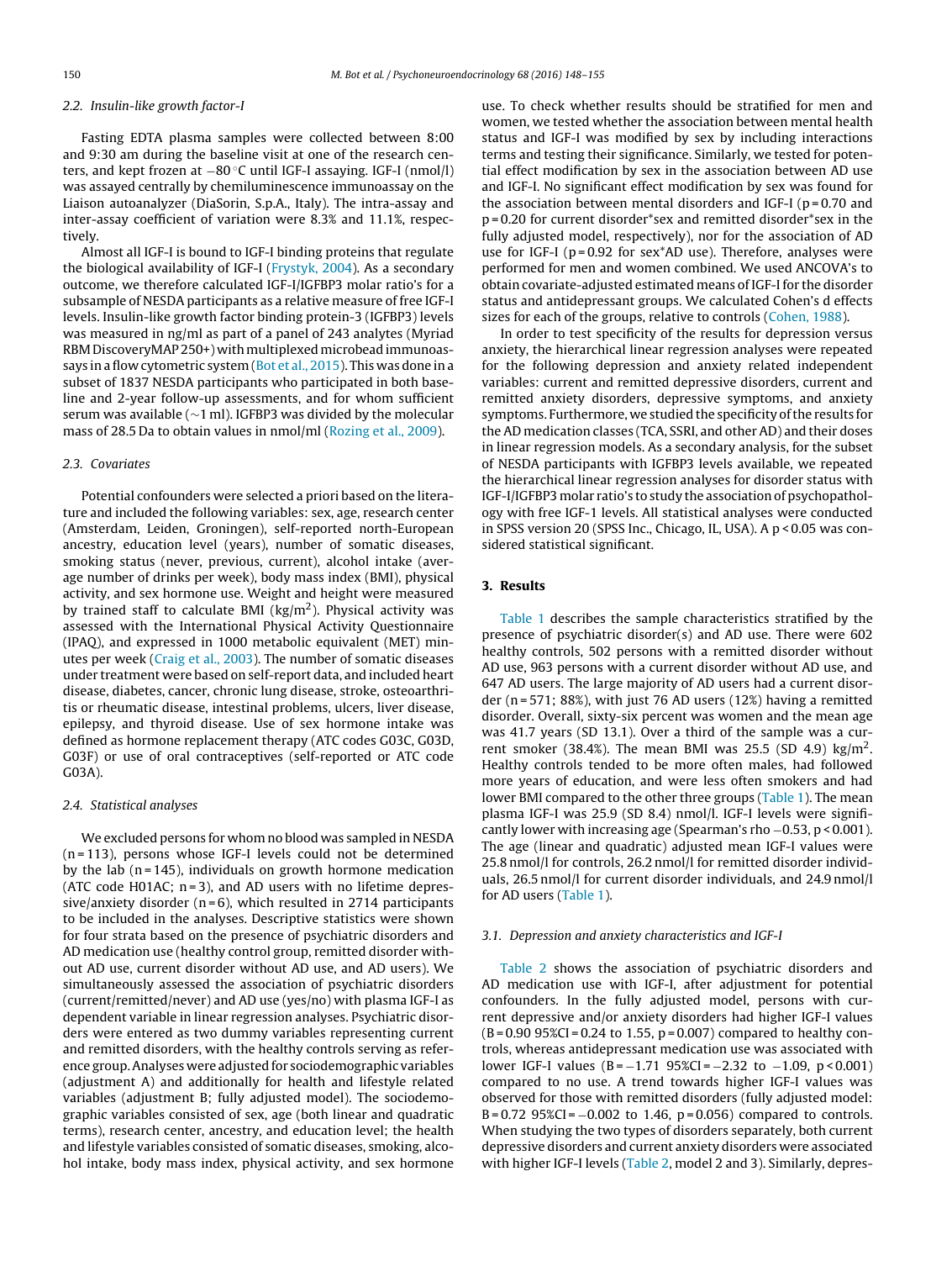<span id="page-3-0"></span>**Table 1**

Sample characteristics of participants of NESDA with insulin like growth factor-I levels stratified by depressive/anxiety disorder status and antidepressant use (n = 2714).

|                                                          | Healthy controls         | Remitted depres-<br>sive/anxiety<br>disorder, no AD | Current depres-<br>sive/anxiety<br>disorder, no AD | AD user        | p                    |
|----------------------------------------------------------|--------------------------|-----------------------------------------------------|----------------------------------------------------|----------------|----------------------|
| n                                                        | 602                      | 502                                                 | 963                                                | 647            |                      |
| Women, $n$ $(\%)$                                        | 370 (61.5%)              | 348 (69.3%)                                         | 654 (67.9%)                                        | 429 (66.3%)    | 0.023                |
| Age in years, mean (sd)                                  | 41.0(14.6)               | 44.2(13.1)                                          | 40.3(12.8)                                         | 42.6(11.5)     | < 0.001              |
| Area, $n$ $(\%)$                                         |                          |                                                     |                                                    |                |                      |
| Amsterdam                                                | 256 (42.5%)              | 223 (44.4%)                                         | 454 (47.1%)                                        | 258 (39.9%)    | 0.003                |
| Leiden                                                   | 150 (24.9%)              | 115 (22.9%)                                         | 246 (25.5%)                                        | 204 (31.5%)    |                      |
| Groningen                                                | 196 (32.6%)              | 164 (32.7%)                                         | 263 (27.3%)                                        | 185 (28.6%)    |                      |
| North European ancestry, n (%)                           | 578 (96.0%)              | 488 (97.2%)                                         | 894 (92.8%)                                        | 609 (94.1%)    | 0.002                |
| Education in years, mean (sd)                            | 12.9(3.2)                | 12.7(3.2)                                           | 11.9(3.3)                                          | 11.8(3.3)      | < 0.001              |
| Number of chronic diseases, mean (sd)                    | 0.5(0.8)                 | 0.6(0.8)                                            | 0.6(0.9)                                           | 0.7(0.9)       | < 0.001 <sup>a</sup> |
| Smoking status, n (%)                                    |                          |                                                     |                                                    |                | < 0.001              |
| Never smoker                                             | 220 (36.5%)              | 134 (26.7%)                                         | 247 (25.6%)                                        | 161 (24.9%)    |                      |
| Former smoker                                            | 220 (36.5%)              | 194 (38.6%)                                         | 309 (32.1%)                                        | 188 (29.1%)    |                      |
| Current smoker                                           | 162 (26.9%)              | 174 (34.7%)                                         | 407 (42.3%)                                        | 298 (46.1%)    |                      |
| Body mass index in $\text{kg/m}^2$ , mean (sd)           | 25.0(4.6)                | 25.5(4.3)                                           | 26.2(5.5)                                          | 25.5(4.9)      | < 0.001              |
| Sex hormone use, n (%)                                   | 120 (19.9%)              | 82 (16.3%)                                          | 192 (19.9%)                                        | 117 (18.1%)    | 0.316                |
| Physical activity in 1000 MET minutes/week, median (IQR) | $3.1(1.6-5.0)$           | $3.1(1.7-5.2)$                                      | $2.8(1.4-5.2)$                                     | $2.4(1.1-4.7)$ | < 0.001 <sup>a</sup> |
| Alcohol intake, n (%)                                    |                          |                                                     |                                                    |                | < 0.001              |
| Low (<1 drink/week)                                      | 139 (23.1%)              | 124 (24.7%)                                         | 303 (31.5%)                                        | 283 (43.7%)    |                      |
| Moderate (men 1-21 drinks/week, women 1-14 drinks/week)  | 395 (65.6%)              | 319 (63.5%)                                         | 546 (56.7%)                                        | 293 (45.3%)    |                      |
| High (men > 21 drinks/week, women > 14 drinks/week)      | 68 (11.3%)               | 59 (11.8%)                                          | 114 (11.8%)                                        | 71 (11.0%)     |                      |
| Current depressive disorder, n (%)                       |                          | $\overline{\phantom{0}}$                            | 606 (77.6%)                                        | 440 (72.8%)    |                      |
| Current anxiety disorder, n (%)                          |                          |                                                     | 725 (91.5%)                                        | 445 (82.6%)    |                      |
| Lifetime depressive disorder, n (%)                      | $\overline{\phantom{0}}$ | 407 (81.1%)                                         | 781 (81.1%)                                        | 604 (93.4%)    |                      |
| Lifetime anxiety disorder, n (%)                         |                          | 266 (53.0%)                                         | 792 (82.2%)                                        | 539 (83.3%)    |                      |
| Depression severity IDS score, median (IQR)              | $6(3-12)$                | $12(7-19)$                                          | $27(18-35)$                                        | $30(19-40)$    | < 0.001 <sup>a</sup> |
| Anxiety severity BAI score, median (IQR)                 | $2(1-6)$                 | $5(2-10)$                                           | $14(8-21)$                                         | $17(9-25)$     | < 0.001 <sup>a</sup> |
| Current antidepressant use, n (%)                        |                          |                                                     |                                                    |                |                      |
| Tricyclic antidepressants                                | 0                        | 0                                                   | 0                                                  | 62 (9.6%)      |                      |
| Selective serotonin reuptake inhibitors                  | 0                        | 0                                                   | $\bf{0}$                                           | 451 (69.7%)    |                      |
| Other antidepressants                                    | $\Omega$                 | $\Omega$                                            | $\Omega$                                           | 152 (23.5%)    |                      |
| IGF-I in nmol/liter, mean $(sd)^b$                       | 25.8(6.9)                | 26.2(6.9)                                           | 26.5(6.8)                                          | 24.9(6.9)      | < 0.001              |
|                                                          |                          |                                                     |                                                    |                |                      |

AD = antidepressant use. NESDA= Netherlands Study of Depression and Anxiety. SD = standard deviation. IQR = Interquartile range, p = overall p value.

<sup>a</sup> Kruskall–Wallis test.

**b** Estimated marginal means from ANOVA, adjusted for age and age<sup>2</sup>. SD was calculated by multiplying the standard error by the square root of n.

sive and anxiety symptom scores were positively related to IGF-I in the fully adjusted model [\(Table](#page-4-0) 2, model 4 and 5). Antidepressant medication use was consistently related to lower IGF-I levels throughout the different models [\(Table](#page-4-0) 2).

To study the joint influence of psychiatric disorders and antidepressant medications, [Fig.](#page-4-0) 1 shows the adjusted IGF-I values for the psychiatric disorder and AD use classification as used in Table 1. Compared to controls, those with current disorders who used no antidepressant medication had significantly higher IGF-I values (Cohen's  $d = 0.08$ ;  $p = 0.006$ ), whereas AD medication users had significantly lower IGF-I values (Cohen's  $d = -0.08$ ,  $p = 0.028$ ). Persons with remitted disorders had a non-significant higher IGF-I values relative to controls (Cohen's  $d = 0.06$ ,  $p = 0.09$ ). IGF-I levels of the 76 AD users with remitted disorders (adjusted mean 23.7 nmol/l) did neither differ from controls (adjusted mean 24.3,  $p = 0.42$ ) nor from the 571 AD users with current disorders (adjusted mean 23.4,  $p = 0.77$ ; data not shown).

#### 3.2. Specific antidepressant medication and daily derived dose

To explore the association between AD medication and IGF-I, we investigated whether specific AD medications were related to IGF-I. Only specific ADs that were used by at least 20 participants were considered, and persons using multiple AD medications were excluded (n = 23). With respect to the antidepressant medication classes, SSRI and other antidepressant use were significantly related to lower IGF-I values  $(B = -1.95 \, 95\% CI = -2.65$ to  $-1.25$ , p < 0.001, and B =  $-1.26$  95%CI =  $-2.40$  to  $-0.12$ , p = 0.03, respectively), and a trend was observed for TCA use  $(B = -1.46,$ 95%CI = −3.18 to 0.27, p = 0.098) compared to non-antidepressant use ([Table](#page-5-0) 3, model 1). With respect to the specific AD classes, use of fluoxetine (52 users), citalopram (96 users) paroxetine (195 users), sertraline (40 users) en fluvoxamine (38 users), venlafaxine (95 users) was significantly related to lower IGF-I levels in the fully adjusted model. Use of clomipramine (26 users), amitriptyline (21 users), mirtazapine (33 users) was not significantly related to IGF-I [\(Table](#page-5-0) 3). To further investigate the association of antidepressant medication with IGF-I, we studied the relationship between the derived daily dose of the antidepressant medication and IGF-I in the subgroup of antidepressant medication users. In the SSRI users, a significant inverse association between the derived daily dose of the SSRI and IGF-I was found after adjustment for sex, age and age<sup>2</sup>, suggesting that IGF-I levels decreases with higher doses of SSRI (Appendix of Supplementary material). No significant association with IGF-I was found for the doses of other antidepressant medication classes (regression coefficients of the derived daily doses ranging from −3.99 to 1.16).

#### 3.3. IGF-I/IGFBP3 molar ratio's

IGF-I/IGFBP3 molar ratio's were available for 1638 participants. In the fully adjusted model, antidepressant medication use was related to lower IGF-I/IGFBP3 molar ratio's  $(B = -0.017,$ 95%CI = −0.026 to −0.008, p < 0.001), whereas persons with remitted disorders had higher IGF-I/IGFBP3 levels relative to controls  $(B = 0.013, 95\% CI = 0.002$  to 0.023,  $p = 0.017$ ). Persons with current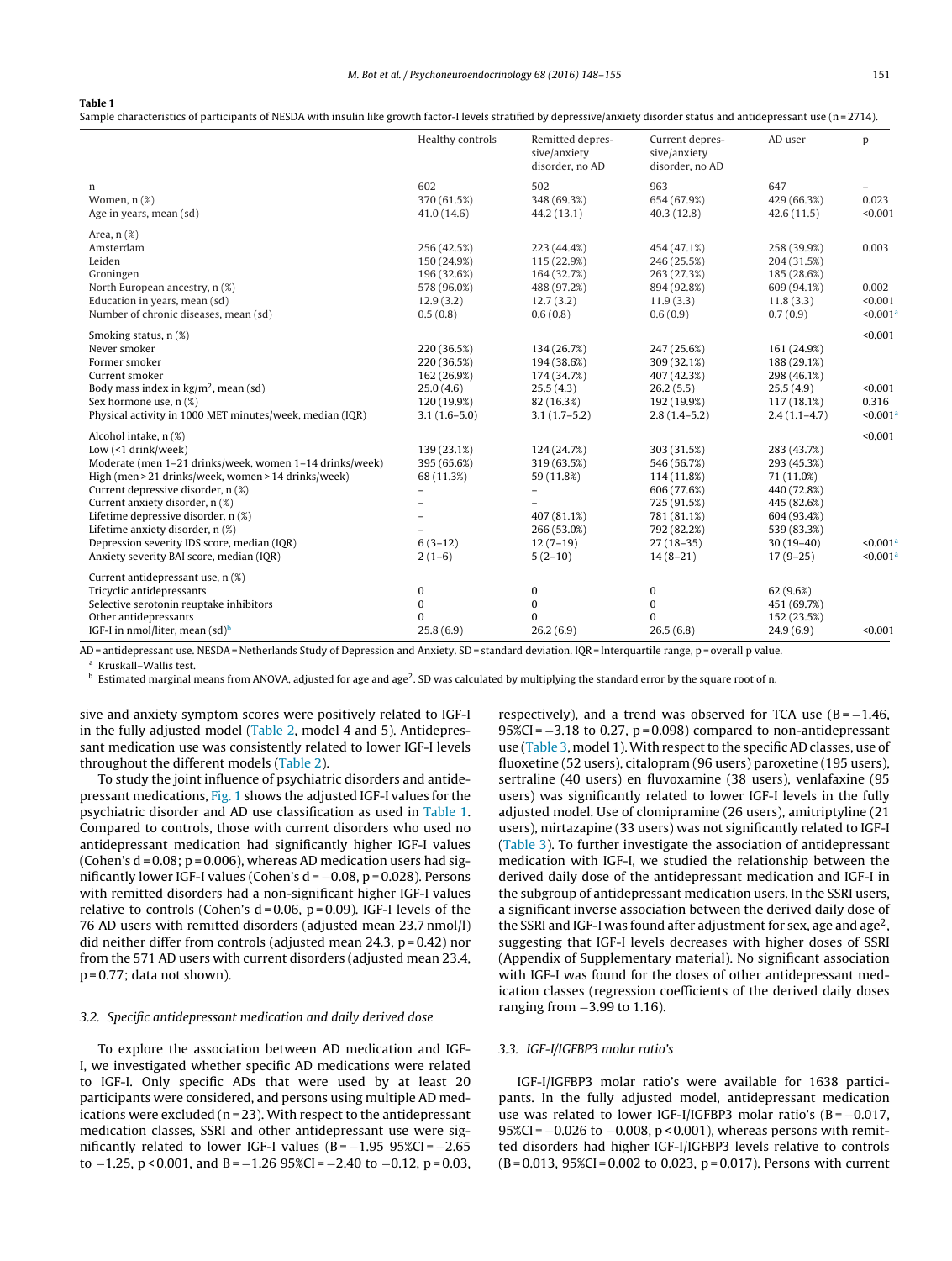### <span id="page-4-0"></span>**Table 2**

Association of depression and anxiety variables and antidepressant medication use with insulin-like growth factor-I (n = 2714).

|                                  | Predictor                           |      | Adjustment A |           |            | Adjustment B |         |           |            |         |
|----------------------------------|-------------------------------------|------|--------------|-----------|------------|--------------|---------|-----------|------------|---------|
|                                  |                                     |      | B            | 95%CI low | 95%CI high | p            | B       | 95%CI low | 95%CI high | p       |
| 1                                | Depressive/anxiety disorders and AD |      |              |           |            |              |         |           |            |         |
|                                  | Healthy control                     | 602  | ref          |           |            |              | ref     |           |            |         |
|                                  | Remitted disorder <sup>a</sup>      | 578  | 0.61         | $-0.14$   | 1.36       | 0.110        | 0.72    | $-0.019$  | 1.46       | 0.056   |
|                                  | Current disorder <sup>a</sup>       | 1534 | 0.75         | 0.09      | 1.41       | 0.027        | 0.90    | 0.24      | 1.55       | 0.007   |
|                                  | No AD use                           | 2067 | ref          |           |            |              | ref     |           |            |         |
|                                  | AD use                              | 647  | $-1.86$      | $-2.48$   | $-1.24$    | < 0.001      | $-1.71$ | $-2.32$   | $-1.09$    | < 0.001 |
| 2<br>Depressive disorders and AD |                                     |      |              |           |            |              |         |           |            |         |
|                                  | Healthy control                     | 602  | ref          |           |            |              | ref     |           |            |         |
|                                  | Remitted depressive disorder        | 746  | 0.52         | $-0.19$   | 1.24       | 0.151        | 0.61    | $-0.10$   | 1.32       | 0.092   |
|                                  | Current depressive disorder         | 1046 | 0.85         | 0.13      | 1.56       | 0.020        | 1.07    | 0.36      | 1.78       | 0.003   |
|                                  | No AD use                           | 1790 | ref          |           |            |              | ref     |           |            |         |
|                                  | AD use                              | 604  | $-1.81$      | $-2.46$   | $-1.16$    | < 0.001      | $-1.68$ | $-2.32$   | $-1.03$    | < 0.001 |
| 3                                | Anxiety disorders and AD            |      |              |           |            |              |         |           |            |         |
|                                  | Healthy control                     | 602  | ref          |           |            |              | ref     |           |            |         |
|                                  | Remitted anxiety disorder           | 427  | 0.81         | $-0.01$   | 1.63       | 0.051        | 0.88    | 0.08      | 1.69       | 0.032   |
|                                  | Current anxiety disorder            | 1170 | 0.81         | 0.12      | 1.51       | 0.022        | 0.92    | 0.23      | 1.61       | 0.009   |
|                                  | No AD use                           | 1660 | ref          |           |            |              | ref     |           |            |         |
|                                  | AD use                              | 539  | $-2.06$      | $-2.74$   | $-1.38$    | < 0.001      | $-1.84$ | $-2.52$   | $-1.17$    | < 0.001 |
| 4                                | Depression severity and AD          |      |              |           |            |              |         |           |            |         |
|                                  | Depression severity IDS score       | 2678 | 0.01         | $-0.01$   | 0.03       | 0.226        | 0.02    | 0.003     | 0.04       | 0.023   |
|                                  | No AD use                           | 2044 | ref          |           |            |              | ref     |           |            |         |
|                                  | AD use                              | 634  | $-1.82$      | $-2.44$   | $-1.20$    | < 0.001      | $-1.73$ | $-2.35$   | $-1.12$    | < 0.001 |
| 5                                | Anxiety severity and AD             |      |              |           |            |              |         |           |            |         |
|                                  | Anxiety severity BAI score          | 2682 | 0.02         | $-0.01$   | 0.04       | 0.227        | 0.03    | 0.004     | 0.06       | 0.021   |
|                                  | No AD use                           | 2046 | ref          |           |            |              | ref     |           |            |         |
|                                  | AD use                              | 636  | $-1.81$      | $-2.42$   | $-1.20$    | < 0.001      | $-1.71$ | $-2.32$   | $-1.11$    | < 0.001 |

AD = antidepressant medication use.

Adjustment A is additionally adjusted for: age, age<sup>2</sup>, sex, area, north European ancestry, education level.

Adjustment B is additionally adjusted for: age, age<sup>2</sup>, sex, area, north European ancestry, education level, number of chronic diseases, smoking status, body mass index, physical activity, alcohol intake, sex hormone use.

<sup>a</sup> Disorder refers to depressive disorder (MDD or dysthymia) and/or anxiety disorder (social phobia, agoraphobia, panic disorder, GAD).



adjusted IGF-1 (nmol/liter)

**Fig. 1.** Adjusted IGF-I levels stratified by disorder status and antidepressant medication use.

disorders did not differ from controls in IGF-I/IGFBP3 ratio levels  $(B = 0.005, 95\% CI = -0.004$  to 0.015, p = 0.25).

#### **4. Discussion**

In this observational cross-sectional study, we observed weak but distinct associations between plasma IGF-I levels and presence of depressive and/or anxiety disorders with and without AD medication use. AD-medication free individuals with current depressive or anxiety disorders – either analyzed apart or grouped together – had higher plasma IGF-I levels compared with controls. In contrast, depressed/anxious persons that used AD medication had lower plasma IGF-I levels relative to controls. This relationship appeared to be present for most AD classes and several of the specific AD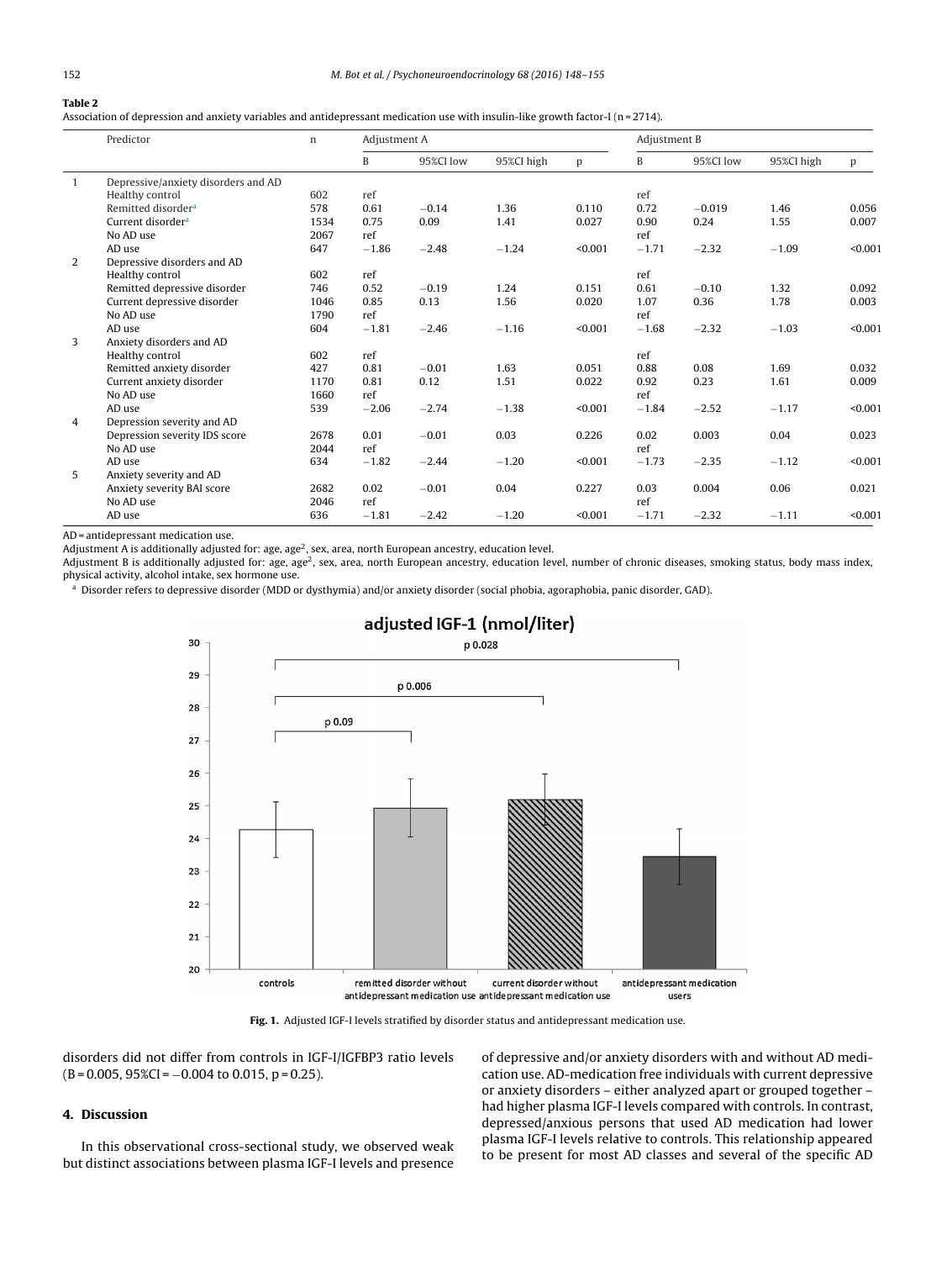<span id="page-5-0"></span>

| н<br>n<br>ı<br>ı<br>ı<br>. . |  |
|------------------------------|--|
|------------------------------|--|

Association of specific antidepressant medications with insulin-like growth factor-I (n = 2691).

|   | Predictor     | n    | Adjustment A |           |            |              | Adjustment B |           |            |         | Adjustment C |           |            |         |
|---|---------------|------|--------------|-----------|------------|--------------|--------------|-----------|------------|---------|--------------|-----------|------------|---------|
|   |               |      | B            | 95%CI low | 95%CI high | p            | B            | 95%CI low | 95%CI high | p       | B            | 95%CI low | 95%CI high | p       |
|   | AD classes    |      |              |           |            |              |              |           |            |         |              |           |            |         |
|   | No AD use     | 2067 | ref          |           |            |              | ref          |           |            |         | ref          |           |            |         |
|   | SSRI use      | 433  | $-1.93$      | $-2.60$   | $-1.25$    | < 0.001      | $-1.70$      | $-2.38$   | $-1.03$    | < 0.001 | $-1.95$      | $-2.65$   | $-1.25$    | < 0.001 |
|   | TCA use       | 55   | $-1.51$      | $-3.25$   | 0.22       | 0.088        | $-1.23$      | $-2.95$   | 0.49       | 0.160   | $-1.46$      | $-3.18$   | 0.27       | 0.098   |
|   | Other AD use  | 136  | $-1.05$      | $-2.17$   | 0.08       | 0.069        | $-1.01$      | $-2.12$   | 0.11       | 0.077   | $-1.26$      | $-2.40$   | $-0.12$    | 0.030   |
| 2 | Specific AD   |      |              |           |            |              |              |           |            |         |              |           |            |         |
|   | No AD use     | 2067 | ref          |           |            |              | ref          |           |            |         | ref          |           |            |         |
|   | Clomipramine  | 26   | $-1.17$      | $-3.68$   | 1.33       | 0.358        | $-1.02$      | $-3.50$   | 1.46       | 0.419   | $-1.21$      | $-3.69$   | 1.27       | 0.337   |
|   | Amitriptyline | 21   | $-1.40$      | $-4.19$   | 1.39       | 0.324        | $-1.18$      | $-3.93$   | 1.57       | 0.400   | $-1.42$      | $-4.18$   | 1.34       | 0.313   |
|   | Fluoxetine    | 52   | $-3.23$      | $-5.01$   | $-1.45$    | ${}_{0.001}$ | $-2.63$      | $-4.39$   | $-0.87$    | 0.003   | $-2.86$      | $-4.63$   | $-1.09$    | 0.002   |
|   | Citalopram    | 96   | $-1.67$      | $-2.99$   | $-0.34$    | 0.014        | $-1.58$      | $-2.88$   | $-0.27$    | 0.018   | $-1.83$      | $-3.16$   | $-0.51$    | 0.007   |
|   | Paroxetine    | 195  | $-1.63$      | $-2.59$   | $-0.68$    | 0.001        | $-1.45$      | $-2.39$   | $-0.50$    | 0.003   | $-1.69$      | $-2.65$   | $-0.72$    | 0.001   |
|   | Sertraline    | 40   | $-2.37$      | $-4.40$   | $-0.34$    | 0.022        | $-2.06$      | $-4.06$   | $-0.06$    | 0.044   | $-2.30$      | $-4.31$   | $-0.29$    | 0.025   |
|   | Fluvoxamine   | 38   | $-2.26$      | $-4.34$   | $-0.18$    | 0.033        | $-2.14$      | $-4.20$   | $-0.08$    | 0.041   | $-2.38$      | $-4.44$   | $-0.31$    | 0.024   |
|   | Mirtazapine   | 33   | $-0.51$      | $-2.74$   | 1.72       | 0.652        | $-0.40$      | $-2.60$   | 1.80       | 0.724   | $-0.63$      | $-2.85$   | 1.58       | 0.575   |
|   | Venlafaxine   | 95   | $-1.20$      | $-2.53$   | 0.13       | 0.078        | $-1.23$      | $-2.55$   | 0.08       | 0.066   | $-1.49$      | $-2.83$   | $-0.16$    | 0.029   |
|   | All other AD  | 28   | $-1.45$      | $-3.86$   | 0.96       | 0.237        | $-0.96$      | $-3.35$   | 1.43       | 0.430   | $-1.19$      | $-3.59$   | 1.20       | 0.328   |

Analyses for specific antidepressant medications were performed when at least 20 participants were using that particular drug, smaller classes were merged into all other AD.

1 Antidepressant medication classes were entered together in the model, reference group was no antidepressant medication use (n = 2067).

2 Specific antidepressant medications were entered together in the model, reference group was no antidepressant medication use (n = 2067).

Participants who used more than one of the specified antidepressant medication classes (n = 24) were excluded from the analyses.

Adjustment A is adjusted for: age, age<sup>2</sup>, sex, area, north European ancestry, education level.

Adjustment B is adjusted for: age, age2, sex, area, north European ancestry, education level, number of chronic diseases, smoking status, body mass index, physical activity, alcohol intake, sex hormone use.

Adjustment C is adjusted for: age, age<sup>2</sup>, sex, area, north European ancestry, education level, number of chronic diseases, smoking status, body mass index, physical activity, alcohol intake, sex hormone use, current depressive and anxiety disorders, remitted depressive and anxiety disorders.

medications. The effect sizes calculated for these associations are small.

Our results are in line with several previous studies showing that MDD patients free of AD medication had higher serum IGF-I levels compared to healthy controls [\(Deuschle](#page-6-0) et [al.,](#page-6-0) [1997;](#page-6-0) [Franz](#page-6-0) et [al.,](#page-6-0) [1999;](#page-6-0) [Kopczak](#page-6-0) et [al.,](#page-6-0) [2015\).](#page-6-0) In contrast to some earlier studies ([Emeny](#page-7-0) et [al.,](#page-7-0) [2014;](#page-7-0) [Sievers](#page-7-0) et [al.,](#page-7-0) [2014;](#page-7-0) [van](#page-7-0) [Varsseveld](#page-7-0) et [al.,](#page-7-0) [2015\),](#page-7-0) no effect modification by sex was present in our study. Our findings are divergent from Sievers et al. ([Sievers](#page-7-0) et [al.,](#page-7-0) [2014\)](#page-7-0) who observed no significant cross-sectional relationship between depressive disorders and IGF-I. However, the potential modifying role of AD medication was not studied in the latter study, and may have masked opposing associations.

The lower IGF-I levels in AD users relative to controls for a rather broad range of AD types is partially in agreement with previous studies [\(Deuschle](#page-6-0) et [al.,](#page-6-0) [1997;](#page-6-0) [Weber-Hamann](#page-6-0) et [al.,](#page-6-0) [2009\).](#page-6-0) Both [Deuschle](#page-6-0) et [al.](#page-6-0) [\(1997\)](#page-6-0) and [Weber-Hamann](#page-7-0) et [al.](#page-7-0) [\(2009\)](#page-7-0) found a decline in IGF-I levels in depressed patients responding to AD treatment, but not in non-responders. In these studies, various antidepressant were used, suggesting that the decline in IGF-I was irrespective of the type of AD. In contrast, [Kopczak](#page-7-0) et [al.](#page-7-0) [\(2015\)](#page-7-0) found that AD non-responders had higher initial IGF-I levels compared AD responders, and another study assessing IGF-I in cerebrospinal fluid found increases in IGF-I after AD use [\(Schilling](#page-7-0) et [al.,](#page-7-0) [2011\).](#page-7-0) The latter observation may point to differences in IGF-I actions in the peripheral versus central systems.

Literature of animal studies, however, appears to be less consistent with our observations and the previous reports in humans. Experimental studies in rats and mice generally show that increasing IGF-I levels – either centrally and peripherally – result in reduced immobility [\(Duman](#page-7-0) et [al.,](#page-7-0) [2009;](#page-7-0) [Hoshaw](#page-7-0) et [al.,](#page-7-0) [2005;](#page-7-0) [Malberg](#page-7-0) et [al.,](#page-7-0) [2007\)](#page-7-0) and behavior indicative of lower anxiety ([Malberg](#page-7-0) et [al.,](#page-7-0) [2007\).](#page-7-0) However, the validity of these animal models as indicators of depression and anxiety is questionable [\(Molendijk](#page-7-0) [and](#page-7-0) [de](#page-7-0) [Kloet,](#page-7-0) [2015\).](#page-7-0) Given the neurotrophic properties that have been ascribed to IGF-I, one would expect to find lower IGF-I levels in depressed persons and a normalization (i.e. increase) of IGF-I after successful antidepressant treatment in human studies as well. For another neurotrophin, BDNF, this was indeed the case: metaanalyses found that serum BDNF was lower in persons with MDD compared to healthy controls, whereas antidepressant treatment was related to an increase in BDNF ([Molendijk](#page-7-0) et [al.,](#page-7-0) [2014;](#page-7-0) [Sen](#page-7-0) et [al.,](#page-7-0) [2008\).](#page-7-0) This suggests that rather different mechanisms are at hand for BDNF and IGF-I. In contrast to the neurotrophin hypoth-esis of depression which has been postulated for BDNF ([Duman](#page-6-0) et [al.,](#page-6-0) [1997\),](#page-6-0) it could be that IGF-I levels were boosted in depression and anxiety as a response mechanism to counteract the impaired neurogenesis ([Kopczak](#page-7-0) et [al.,](#page-7-0) [2015\),](#page-7-0) although data supporting this hypothesis are lacking.

Although the association between AD and lower IGF-I was partially in line with some other studies ([Deuschle](#page-6-0) et [al.,](#page-6-0) [1997;](#page-6-0) [Weber-Hamann](#page-6-0) et [al.,](#page-6-0) [2009\),](#page-6-0) its explanation is not that straightforward. AD use may directly lower peripheral IGF-I levels, or indirectly by lowering growth hormone (GH) secretion, which is the main stimulator of IGF-I release. In general, studies observe a blunted GH response after stimulation (e.g. exercise) in depressed patients compared controls [\(Auer](#page-6-0) et [al.,](#page-6-0) [2012\).](#page-6-0) However, the effects of AD treatment on GH appears to be very mixed: treatment with the antidepressant fluoxetine reduced GH compared to placebo treatment in depressed persons [\(O'Flynn](#page-7-0) et [al.,](#page-7-0) [1992\),](#page-7-0) but the antidepressant desipramine was related to a blunted GH response in premenopausal females, but not in males ([Meesters](#page-7-0) et [al.,](#page-7-0) [1985\),](#page-7-0) and to GH increase in a small-scaled pilot study ([Wilkins](#page-7-0) et [al.,](#page-7-0) [1989\).](#page-7-0) Another explanation for the apparently modifying role of AD might come from the Alzheimer's disease literature [\(Aleman](#page-6-0) [and](#page-6-0) [Torres-Aleman,](#page-6-0) [2009\).](#page-6-0) In Alzheimer's disease, both higher and lower IGF-I levels have been reported ([Aleman](#page-6-0) [and](#page-6-0) [Torres-Aleman,](#page-6-0) [2009\).](#page-6-0) This discrepancy has been hypothesized to arise from an increase in IGF-I in the early stages of Alzheimer's disease, followed by a decrease in IGF-I in later stages of Alzheimer's disease. The same may apply to our depressed/anxiety cases: milder psychopathology symptoms may be linked to increases in IGF-I, but persons with a more advanced MDD stage – which are more likely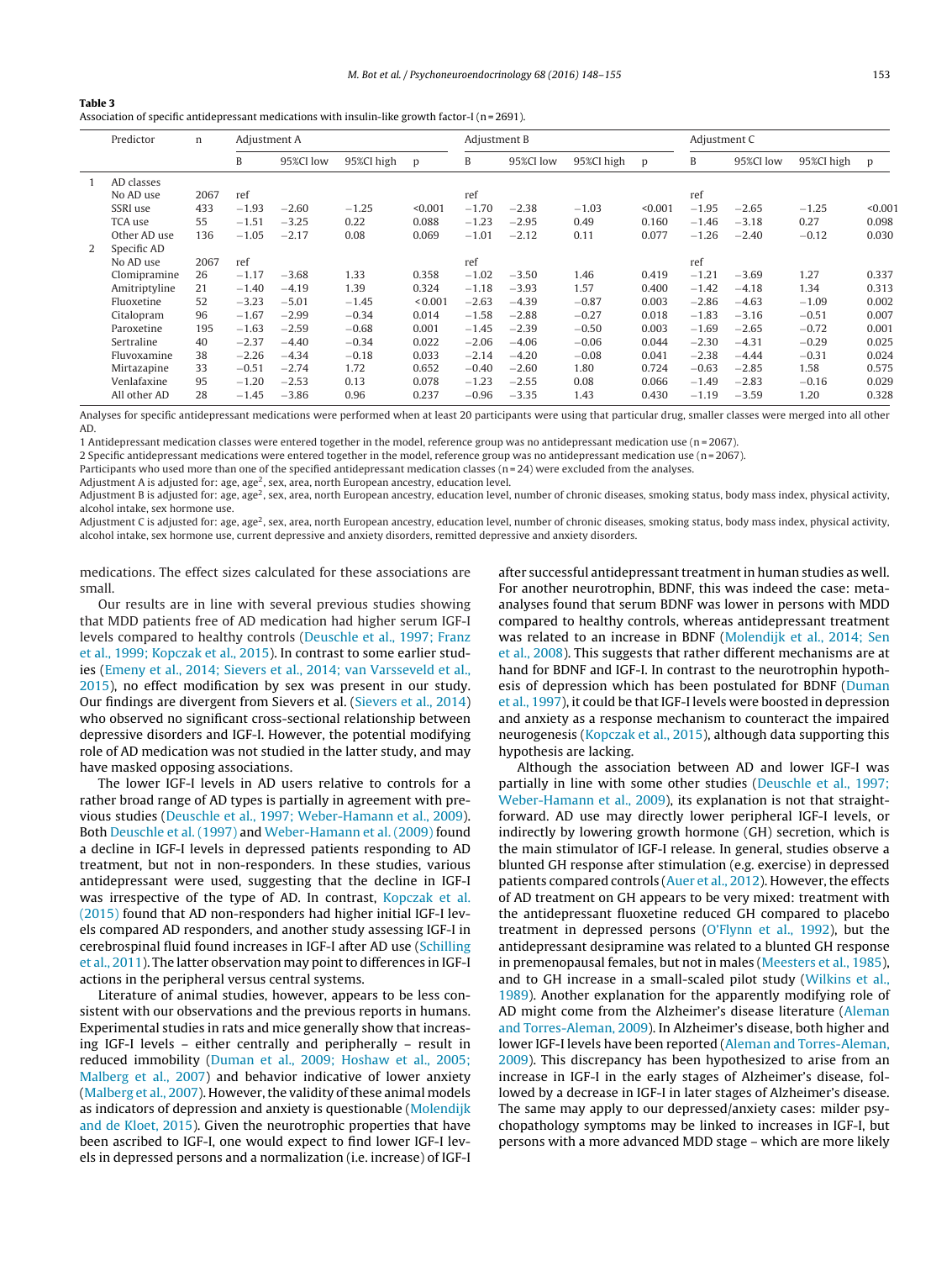<span id="page-6-0"></span>to receive antidepressant treatment – could be more prone to lower IGF-I levels.

Another interesting observation is that persons who had a depression/anxiety disorder in the past had IGF-I levels in between controls and current non-medicated cases. As individuals with remitted psychiatric disorders often display residual symptoms, this is suggestive of a dose-response relationship.

Strengths of this study include the large number of participants, use of depression and anxiety diagnosis, extensive documentation of various antidepressant medications, and adjustment for a wide range of potential confounding factors. However, several limitations need to be acknowledged. First, this is a cross-sectional, observational study and therefore, no conclusions regarding causality can be drawn. In particular, it is unclear whether AD medication use causes a decrease in plasma IGF-I, or whether our observations are explained by residual confounding or confounding by indication as use of AD medication might be related to a more advanced disorder stage. Second, no information on diet was collected at baseline. Diet and weight loss can affect peripheral IGF-I levels [\(Giovannucci](#page-7-0) et [al.,](#page-7-0) [2003;](#page-7-0) [Mason](#page-7-0) et [al.,](#page-7-0) [2013\),](#page-7-0) and may partially account for some of the differences in IGF-I levels between depressed/anxiety cases and controls. Third, although peripheral IGF-I can cross the blood brain barrier, and has some central actions (Armstrong et al., 2000; Pan and Kastin, 2000), we can only speculate on whether plasma IGF-I differences also reflect differences in brain IGF-I levels, adding further complexity to the discussion of potential mechanisms. Finally, similar to many other studies, we measured total IGF-I levels. IGF-I/IGFBP3 ratio's, indicative of free IGF-I levels, were only measured in a subsample. The associations with AD use and psychopathology were largely similar to the findings of IGF-I. The positive association between current disorders and IGF-I/IGFBP3 ratio's was not significant, but this might be due to the smaller sample size. Previously, moderate to strong correlation between total and free IGF-I were reported [\(Frystyk,](#page-7-0) [2004\).](#page-7-0)

The relationship of IGF-I and depression/anxiety appears to be complex. Although IGF-I is considered a neurotrophic factor, our observed associations between plasma IGF-I, depression, anxiety and antidepressant medication do not directly reconcile with the neurotrophic hypothesis of depression. Our findings therefore need to be replicated in other large scale studies, and intervention studies testing the potential impact of antidepressant medication on peripheral IGF-I levels are needed. Furthermore, findings from present observational studies may stimulate the development of more mechanistic and basic studies aimed at characterizing the mechanism underlying the complex association between IGF-I, psychiatric disorders and related psychotropic medications.

In conclusion, this observational cohort study suggests that the association of depression and anxiety and IGF-I may be modified by AD medication, with higher plasma IGF-I levels in AD-free depressed or anxious patients and lower IGF-I levels in AD users, relative to healthy controls. Whether this association is causal needs to be established. Although the overall associations were weak, our data suggests it could be important to differentiate in AD use when studying associations of affective disorders with plasma IGF-I.

#### **Conflict of interest**

M.B., Y.M., B.P., and M.D. reported no potential conflicts of interest.

#### **Contributors**

B.P. contributed to the design of the NESDA study. B.P. and M.D. contributed to the analytical measures. M.B. analyzed and inter-

preted the data, and wrote the first draft of the manuscript. Y.M., B.P., and M.D. interpreted the data and provided critical revisions. All authors have approved the final version of the article.

#### **Role of funding source**

The infrastructure for the NESDA study ([www.nesda.nl\)](http://www.nesda.nl) has been funded through the Geestkracht program of the Netherlands Organisation for Health Research and Development (Zon-Mw, grant number 10-000-1002) and participating universities (VU University Medical Center, Leiden University Medical Center, University Medical Center Groningen). Funding for this research is also provided by EU FP7 MooDFOOD Project 'Multi-country collaborative project on the role of Diet, Food-related behaviour, and Obesity in the prevention of Depression', Grant agreement no. 613598. IGF-I measurements were made possible by a grant from the Faculty of Psychology and Education. The funding sources were not involved in the preparation and writing of the report or statistical analyses.

#### **Acknowledgements**

The infrastructure for the NESDA study ([www.nesda.nl\)](http://www.nesda.nl) has been funded through the Geestkracht program of The Netherlands Organisation for Health Research and Development (Zon-Mw, grant number 10-000-1002) and participating universities (VU University Medical Center, Leiden University Medical Center, University Medical Center Groningen). Funding for this research is also provided by EU FP7 MooDFOOD Project 'Multi-country collaborative project on the role of Diet, Food-related behaviour, and Obesity in the prevention of Depression', Grant agreement no. 613598. IGF-I measurements were made possible by a grant from the Faculty of Psychology and Education. Part of the paper has been presented as an abstract at the 2015 annual meeting of the Society of Biological Psychiatry (Toronto, 2015).

#### **Appendix A. Supplementary data**

Supplementary data associated with this article can be found, in the online version, at [http://dx.doi.org/10.1016/j.psyneuen.2016.](http://dx.doi.org/10.1016/j.psyneuen.2016.02.028) [02.028](http://dx.doi.org/10.1016/j.psyneuen.2016.02.028).

#### **References**

- Aberg, M.A., Aberg, N.D., Hedbacker, H., Oscarsson, J., Eriksson, P.S., 2000. [Peripheral](http://refhub.elsevier.com/S0306-4530(16)30058-0/sbref0005) [infusion](http://refhub.elsevier.com/S0306-4530(16)30058-0/sbref0005) [of](http://refhub.elsevier.com/S0306-4530(16)30058-0/sbref0005) [IGF-I](http://refhub.elsevier.com/S0306-4530(16)30058-0/sbref0005) [selectively](http://refhub.elsevier.com/S0306-4530(16)30058-0/sbref0005) [induces](http://refhub.elsevier.com/S0306-4530(16)30058-0/sbref0005) [neurogenesis](http://refhub.elsevier.com/S0306-4530(16)30058-0/sbref0005) [in](http://refhub.elsevier.com/S0306-4530(16)30058-0/sbref0005) [the](http://refhub.elsevier.com/S0306-4530(16)30058-0/sbref0005) [adult](http://refhub.elsevier.com/S0306-4530(16)30058-0/sbref0005) [rat](http://refhub.elsevier.com/S0306-4530(16)30058-0/sbref0005) [hippocampus.](http://refhub.elsevier.com/S0306-4530(16)30058-0/sbref0005) [J.](http://refhub.elsevier.com/S0306-4530(16)30058-0/sbref0005) [Neurosci.](http://refhub.elsevier.com/S0306-4530(16)30058-0/sbref0005) [20,](http://refhub.elsevier.com/S0306-4530(16)30058-0/sbref0005) [2896](http://refhub.elsevier.com/S0306-4530(16)30058-0/sbref0005)–[2903.](http://refhub.elsevier.com/S0306-4530(16)30058-0/sbref0005)
- Aleman, A., Torres-Aleman, I., 2009. [Circulating](http://refhub.elsevier.com/S0306-4530(16)30058-0/sbref0010) [insulin-like](http://refhub.elsevier.com/S0306-4530(16)30058-0/sbref0010) [growth](http://refhub.elsevier.com/S0306-4530(16)30058-0/sbref0010) [factor](http://refhub.elsevier.com/S0306-4530(16)30058-0/sbref0010) [I](http://refhub.elsevier.com/S0306-4530(16)30058-0/sbref0010) [and](http://refhub.elsevier.com/S0306-4530(16)30058-0/sbref0010) [cognitive](http://refhub.elsevier.com/S0306-4530(16)30058-0/sbref0010) [function:](http://refhub.elsevier.com/S0306-4530(16)30058-0/sbref0010) [neuromodulation](http://refhub.elsevier.com/S0306-4530(16)30058-0/sbref0010) [throughout](http://refhub.elsevier.com/S0306-4530(16)30058-0/sbref0010) [the](http://refhub.elsevier.com/S0306-4530(16)30058-0/sbref0010) [lifespan.](http://refhub.elsevier.com/S0306-4530(16)30058-0/sbref0010) [Prog.](http://refhub.elsevier.com/S0306-4530(16)30058-0/sbref0010) [Neurobiol.](http://refhub.elsevier.com/S0306-4530(16)30058-0/sbref0010) [89,](http://refhub.elsevier.com/S0306-4530(16)30058-0/sbref0010) [256–265.](http://refhub.elsevier.com/S0306-4530(16)30058-0/sbref0010)
- Armstrong, C.S., Wuarin, L., Ishii, D.N., 2000. [Uptake](http://refhub.elsevier.com/S0306-4530(16)30058-0/sbref0015) [of](http://refhub.elsevier.com/S0306-4530(16)30058-0/sbref0015) [circulating](http://refhub.elsevier.com/S0306-4530(16)30058-0/sbref0015) [insulin-like](http://refhub.elsevier.com/S0306-4530(16)30058-0/sbref0015) [growth](http://refhub.elsevier.com/S0306-4530(16)30058-0/sbref0015) [factor-I](http://refhub.elsevier.com/S0306-4530(16)30058-0/sbref0015) [into](http://refhub.elsevier.com/S0306-4530(16)30058-0/sbref0015) [the](http://refhub.elsevier.com/S0306-4530(16)30058-0/sbref0015) [cerebrospinal](http://refhub.elsevier.com/S0306-4530(16)30058-0/sbref0015) [fluid](http://refhub.elsevier.com/S0306-4530(16)30058-0/sbref0015) [of](http://refhub.elsevier.com/S0306-4530(16)30058-0/sbref0015) [normal](http://refhub.elsevier.com/S0306-4530(16)30058-0/sbref0015) [and](http://refhub.elsevier.com/S0306-4530(16)30058-0/sbref0015) [diabetic](http://refhub.elsevier.com/S0306-4530(16)30058-0/sbref0015) [rats](http://refhub.elsevier.com/S0306-4530(16)30058-0/sbref0015) [and](http://refhub.elsevier.com/S0306-4530(16)30058-0/sbref0015) [normalization](http://refhub.elsevier.com/S0306-4530(16)30058-0/sbref0015) [of](http://refhub.elsevier.com/S0306-4530(16)30058-0/sbref0015) [IGF-II](http://refhub.elsevier.com/S0306-4530(16)30058-0/sbref0015) [mRNA](http://refhub.elsevier.com/S0306-4530(16)30058-0/sbref0015) [content](http://refhub.elsevier.com/S0306-4530(16)30058-0/sbref0015) [in](http://refhub.elsevier.com/S0306-4530(16)30058-0/sbref0015) [diabetic](http://refhub.elsevier.com/S0306-4530(16)30058-0/sbref0015) [rat](http://refhub.elsevier.com/S0306-4530(16)30058-0/sbref0015) [brain.](http://refhub.elsevier.com/S0306-4530(16)30058-0/sbref0015) [J.](http://refhub.elsevier.com/S0306-4530(16)30058-0/sbref0015) [Neurosci.](http://refhub.elsevier.com/S0306-4530(16)30058-0/sbref0015) [Res.](http://refhub.elsevier.com/S0306-4530(16)30058-0/sbref0015) [59,](http://refhub.elsevier.com/S0306-4530(16)30058-0/sbref0015) [649–660.](http://refhub.elsevier.com/S0306-4530(16)30058-0/sbref0015)
- Arwert, L.I., Deijen, J.B., Drent, M.L., 2005. [The](http://refhub.elsevier.com/S0306-4530(16)30058-0/sbref0020) [relation](http://refhub.elsevier.com/S0306-4530(16)30058-0/sbref0020) [between](http://refhub.elsevier.com/S0306-4530(16)30058-0/sbref0020) [insulin-like](http://refhub.elsevier.com/S0306-4530(16)30058-0/sbref0020) [growth](http://refhub.elsevier.com/S0306-4530(16)30058-0/sbref0020) [factor](http://refhub.elsevier.com/S0306-4530(16)30058-0/sbref0020) [I](http://refhub.elsevier.com/S0306-4530(16)30058-0/sbref0020) [levels](http://refhub.elsevier.com/S0306-4530(16)30058-0/sbref0020) [and](http://refhub.elsevier.com/S0306-4530(16)30058-0/sbref0020) [cognition](http://refhub.elsevier.com/S0306-4530(16)30058-0/sbref0020) [in](http://refhub.elsevier.com/S0306-4530(16)30058-0/sbref0020) [healthy](http://refhub.elsevier.com/S0306-4530(16)30058-0/sbref0020) [elderly:](http://refhub.elsevier.com/S0306-4530(16)30058-0/sbref0020) [a](http://refhub.elsevier.com/S0306-4530(16)30058-0/sbref0020) [meta-analysis.](http://refhub.elsevier.com/S0306-4530(16)30058-0/sbref0020) [Growth](http://refhub.elsevier.com/S0306-4530(16)30058-0/sbref0020) [Horm.](http://refhub.elsevier.com/S0306-4530(16)30058-0/sbref0020) [IGF](http://refhub.elsevier.com/S0306-4530(16)30058-0/sbref0020) [Res.](http://refhub.elsevier.com/S0306-4530(16)30058-0/sbref0020) [15,](http://refhub.elsevier.com/S0306-4530(16)30058-0/sbref0020) [416–422.](http://refhub.elsevier.com/S0306-4530(16)30058-0/sbref0020)
- Auer, A., Sievers, C., Schneider, H.J., Stalla, G.K., 2012. [The](http://refhub.elsevier.com/S0306-4530(16)30058-0/sbref0025) [GH/IGF-1-axis](http://refhub.elsevier.com/S0306-4530(16)30058-0/sbref0025) [in](http://refhub.elsevier.com/S0306-4530(16)30058-0/sbref0025) [psychopathological](http://refhub.elsevier.com/S0306-4530(16)30058-0/sbref0025) [functions.](http://refhub.elsevier.com/S0306-4530(16)30058-0/sbref0025) [TOEJ](http://refhub.elsevier.com/S0306-4530(16)30058-0/sbref0025) [6,](http://refhub.elsevier.com/S0306-4530(16)30058-0/sbref0025) [62–67.](http://refhub.elsevier.com/S0306-4530(16)30058-0/sbref0025)

Beck, A.T., Brown, G., Epstein, N., Steer, R.A., 1988. [An](http://refhub.elsevier.com/S0306-4530(16)30058-0/sbref0030) [inventory](http://refhub.elsevier.com/S0306-4530(16)30058-0/sbref0030) [for](http://refhub.elsevier.com/S0306-4530(16)30058-0/sbref0030) [measuring](http://refhub.elsevier.com/S0306-4530(16)30058-0/sbref0030) [clinical](http://refhub.elsevier.com/S0306-4530(16)30058-0/sbref0030) [anxiety](http://refhub.elsevier.com/S0306-4530(16)30058-0/sbref0030) [?](http://refhub.elsevier.com/S0306-4530(16)30058-0/sbref0030) [psychometric](http://refhub.elsevier.com/S0306-4530(16)30058-0/sbref0030) [properties.](http://refhub.elsevier.com/S0306-4530(16)30058-0/sbref0030) [J.](http://refhub.elsevier.com/S0306-4530(16)30058-0/sbref0030) [Consult.](http://refhub.elsevier.com/S0306-4530(16)30058-0/sbref0030) [Clin.](http://refhub.elsevier.com/S0306-4530(16)30058-0/sbref0030) [Psych.](http://refhub.elsevier.com/S0306-4530(16)30058-0/sbref0030) [56,](http://refhub.elsevier.com/S0306-4530(16)30058-0/sbref0030) [893–897.](http://refhub.elsevier.com/S0306-4530(16)30058-0/sbref0030)

- Bot, M., Chan, M.K., Jansen, R., Lamers, F., Vogelzangs, N., Steiner, J., et al., 2015. [Serum](http://refhub.elsevier.com/S0306-4530(16)30058-0/sbref0035) [proteomic](http://refhub.elsevier.com/S0306-4530(16)30058-0/sbref0035) [profiling](http://refhub.elsevier.com/S0306-4530(16)30058-0/sbref0035) [of](http://refhub.elsevier.com/S0306-4530(16)30058-0/sbref0035) [major](http://refhub.elsevier.com/S0306-4530(16)30058-0/sbref0035) [depressive](http://refhub.elsevier.com/S0306-4530(16)30058-0/sbref0035) [disorder.](http://refhub.elsevier.com/S0306-4530(16)30058-0/sbref0035) [Transl.](http://refhub.elsevier.com/S0306-4530(16)30058-0/sbref0035) [Psychiatry](http://refhub.elsevier.com/S0306-4530(16)30058-0/sbref0035) [5,](http://refhub.elsevier.com/S0306-4530(16)30058-0/sbref0035) [e599.](http://refhub.elsevier.com/S0306-4530(16)30058-0/sbref0035)
- Cohen, J., 1988. [Statistical](http://refhub.elsevier.com/S0306-4530(16)30058-0/sbref0040) [Power](http://refhub.elsevier.com/S0306-4530(16)30058-0/sbref0040) [Analysis](http://refhub.elsevier.com/S0306-4530(16)30058-0/sbref0040) [for](http://refhub.elsevier.com/S0306-4530(16)30058-0/sbref0040) [the](http://refhub.elsevier.com/S0306-4530(16)30058-0/sbref0040) [Behavioral](http://refhub.elsevier.com/S0306-4530(16)30058-0/sbref0040) [Sciences.](http://refhub.elsevier.com/S0306-4530(16)30058-0/sbref0040) [Lawrence](http://refhub.elsevier.com/S0306-4530(16)30058-0/sbref0040) [Erlbaum](http://refhub.elsevier.com/S0306-4530(16)30058-0/sbref0040) [Associates,](http://refhub.elsevier.com/S0306-4530(16)30058-0/sbref0040) [Hillsdale,](http://refhub.elsevier.com/S0306-4530(16)30058-0/sbref0040) [NJ.](http://refhub.elsevier.com/S0306-4530(16)30058-0/sbref0040)
- Craig, C.L., Marshall, A.L., Sjostrom, M., Bauman, A.E., Booth, M.L., Ainsworth, B.E., et al., 2003. [International](http://refhub.elsevier.com/S0306-4530(16)30058-0/sbref0045) [physical](http://refhub.elsevier.com/S0306-4530(16)30058-0/sbref0045) [activity](http://refhub.elsevier.com/S0306-4530(16)30058-0/sbref0045) [questionnaire:](http://refhub.elsevier.com/S0306-4530(16)30058-0/sbref0045) [12-country](http://refhub.elsevier.com/S0306-4530(16)30058-0/sbref0045) [reliability](http://refhub.elsevier.com/S0306-4530(16)30058-0/sbref0045) [and](http://refhub.elsevier.com/S0306-4530(16)30058-0/sbref0045) [validity.](http://refhub.elsevier.com/S0306-4530(16)30058-0/sbref0045) [Med.](http://refhub.elsevier.com/S0306-4530(16)30058-0/sbref0045) [Sci.](http://refhub.elsevier.com/S0306-4530(16)30058-0/sbref0045) [Sports](http://refhub.elsevier.com/S0306-4530(16)30058-0/sbref0045) [35,](http://refhub.elsevier.com/S0306-4530(16)30058-0/sbref0045) [1381](http://refhub.elsevier.com/S0306-4530(16)30058-0/sbref0045)–[1395.](http://refhub.elsevier.com/S0306-4530(16)30058-0/sbref0045)
- Deuschle, M., Blum, W.F., Strasburger, C.J., Schweiger, U., Weber, B., Korner, A., et al., 1997. [Insulin-like](http://refhub.elsevier.com/S0306-4530(16)30058-0/sbref0050) [growth](http://refhub.elsevier.com/S0306-4530(16)30058-0/sbref0050) [factor-I](http://refhub.elsevier.com/S0306-4530(16)30058-0/sbref0050) [\(IGF-I\)](http://refhub.elsevier.com/S0306-4530(16)30058-0/sbref0050) [plasma](http://refhub.elsevier.com/S0306-4530(16)30058-0/sbref0050) [concentrations](http://refhub.elsevier.com/S0306-4530(16)30058-0/sbref0050) [are](http://refhub.elsevier.com/S0306-4530(16)30058-0/sbref0050) [increased](http://refhub.elsevier.com/S0306-4530(16)30058-0/sbref0050) [in](http://refhub.elsevier.com/S0306-4530(16)30058-0/sbref0050) [depressed](http://refhub.elsevier.com/S0306-4530(16)30058-0/sbref0050) [patients.](http://refhub.elsevier.com/S0306-4530(16)30058-0/sbref0050) [Psychoneuroendocrinology](http://refhub.elsevier.com/S0306-4530(16)30058-0/sbref0050) [22,](http://refhub.elsevier.com/S0306-4530(16)30058-0/sbref0050) [493](http://refhub.elsevier.com/S0306-4530(16)30058-0/sbref0050)–[503.](http://refhub.elsevier.com/S0306-4530(16)30058-0/sbref0050)
- Duman, R.S., Heninger, G.R., Nestler, E.J., 1997. [A](http://refhub.elsevier.com/S0306-4530(16)30058-0/sbref0055) [molecular](http://refhub.elsevier.com/S0306-4530(16)30058-0/sbref0055) [and](http://refhub.elsevier.com/S0306-4530(16)30058-0/sbref0055) [cellular](http://refhub.elsevier.com/S0306-4530(16)30058-0/sbref0055) [theory](http://refhub.elsevier.com/S0306-4530(16)30058-0/sbref0055) [of](http://refhub.elsevier.com/S0306-4530(16)30058-0/sbref0055) [depression.](http://refhub.elsevier.com/S0306-4530(16)30058-0/sbref0055) [Arch.](http://refhub.elsevier.com/S0306-4530(16)30058-0/sbref0055) [Gen.](http://refhub.elsevier.com/S0306-4530(16)30058-0/sbref0055) [Psychiatry](http://refhub.elsevier.com/S0306-4530(16)30058-0/sbref0055) [54,](http://refhub.elsevier.com/S0306-4530(16)30058-0/sbref0055) [597](http://refhub.elsevier.com/S0306-4530(16)30058-0/sbref0055)–[606.](http://refhub.elsevier.com/S0306-4530(16)30058-0/sbref0055)